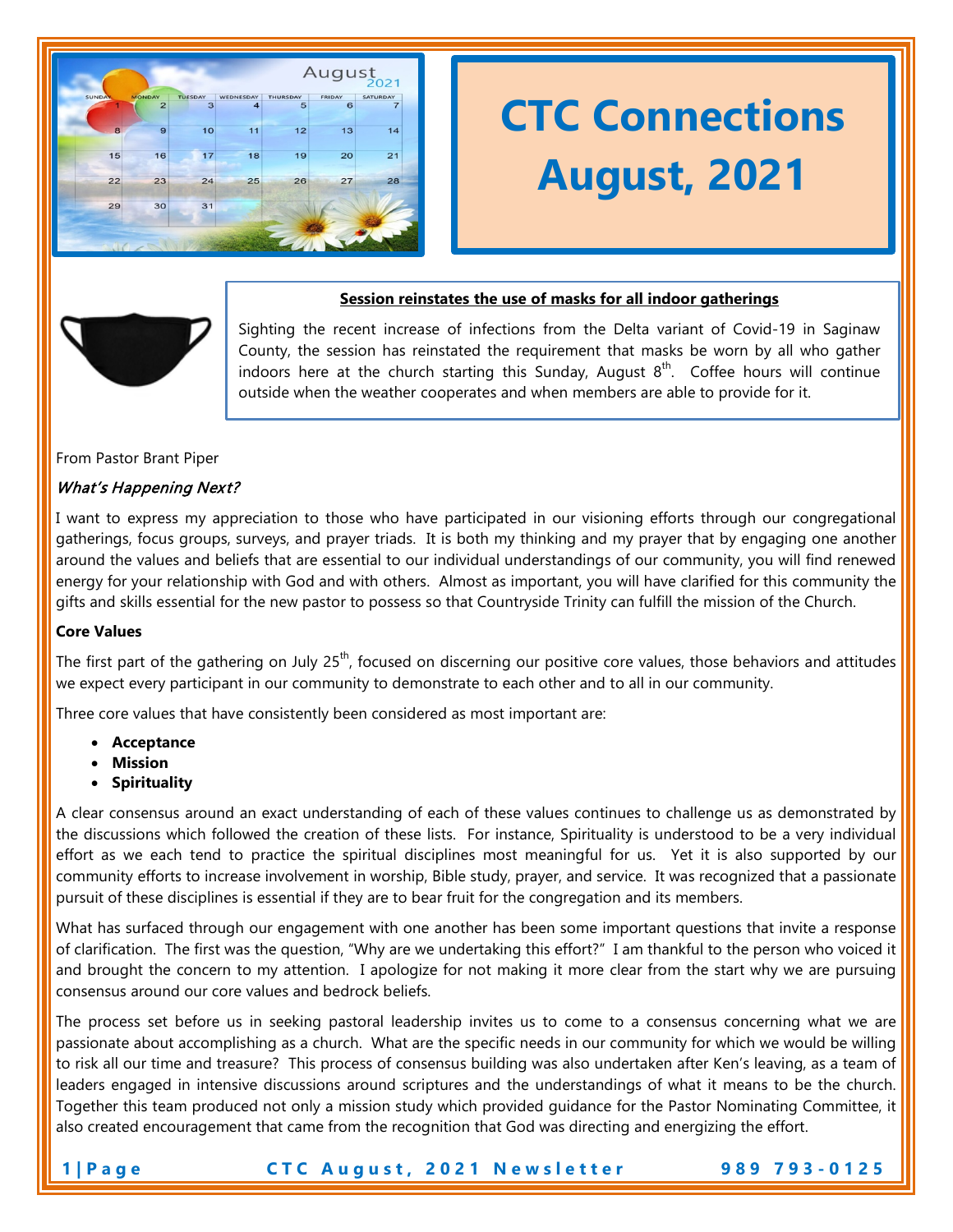This study was, however, completed before the people of Warren Ave. church joined us and brought their own richness and experiences of what the church is called to do and be. It was also created before Covid-19 opened up to us new ministries of technology that have since shaped our understanding of the church.

This effort will serve this church well as you seek out your next pastor. Candidates often ask to see the mission study because they know that their greatest satisfaction will come when their interests and skills match the intent of the church. When a church is clear of what it wants to accomplish, then its guidance to the Pastor Nominating Committee enables it to discover and discern the person best suited in getting those things accomplished. This will lead to better satisfaction for both the pastor and the church in the years to come.

It will also serve this church well in my opinion, because the more deeply we engage with one another around the difficult work of building consensus the more transformative this work is for us as individuals and as the church. In a focus group, as we explored some of the negative tendencies this church might demonstrate in times of stress, it became clear that disengagement happens. In these times people, out of concern for creating negative feelings within themselves and creating distance from others, tend to pull back from engaging with others and even with God. This disengagement, though it is often done for the sake of unity, creates only greater distance. It leads us to a sense of despair that we will never really be together, and eventually leads to the death of a community. Disengagement stands counter to what has been expressed as the most important values the church wants to demonstrate to the world, acceptance, mission, and spirituality. These are all about honest engagement with one another. As we share with one another the issues that are vital to our understandings of faith and there discover our differences, we also necessarily, experience the anxiety around being different from others with whom we want to be close. This anxiety creates opportunities for the Spirit of God to bring us together around our compassion for one another and around our unity in our shared mission. This is the true community we are seeking to create. This true community was experienced in this same focus group as we dared to engage each other about the issue of our disengagement. When people were honest about their sadness of the disengagement and shared their hope that we would be able to move beyond this, they found themselves experiencing the joy of true engagement and the hope that energizes them to engage more completely with themselves, others, and God.

In a demonstration of the greater health that comes through honest engagement, a concern was expressed about why I chose to retire at this time. I appreciated the voicing of this concern because it held me accountable to modeling behavior that is essential in a healthy church. This request for greater clarity around my choice will, in my mind and I think also in the minds of those who expressed it, create a safer environment in which people can express their feelings in response to my choice, be it sadness, anger, hurt, or relief.

I understood my work from the beginning as a "Designated Pastor" to be a shorter-term ministry directed towards the effort of discerning a new vision for this congregation which would integrate the people, resources, and faith experiences of Warren Ave. Church into it. It was my vision that a new understanding of this particular church's mission, in this particular time and place would be developed and embraced. This effort, which was started in the winter of 2020, was cut short by the pandemic, and continues to be impeded to some degree because of it. This included opportunities to engage the students, families, teachers, and administrators across the street in education and support activities. These opportunities also evaporated due to the pandemic. I am saddened that this vision will not be completed in the ways that I hoped. In the meantime, I have felt called to other opportunities to provide care and support for which I need to create time and space, and retirement offers this to me. I am thankful and appreciative to those who have shared with me their honest experiences around my leaving. I believe there is no greater gift than to be entrusted with someone's true thoughts and feelings.

#### **Bedrock Beliefs**

On Sunday, July 25<sup>th</sup>, members of the congregation began the work of coming to a consensus on our Bedrock Beliefs. Bedrock Beliefs are the principles and symbols of faith which matter most in our daily lives. They are the beliefs we immediately turn to in times of crisis. When the big events in life rock us, the sudden death of a friend or family member, a devastating diagnosis from the doctor, a pandemic that shuts down the church, what are the beliefs to which we cling for dear life?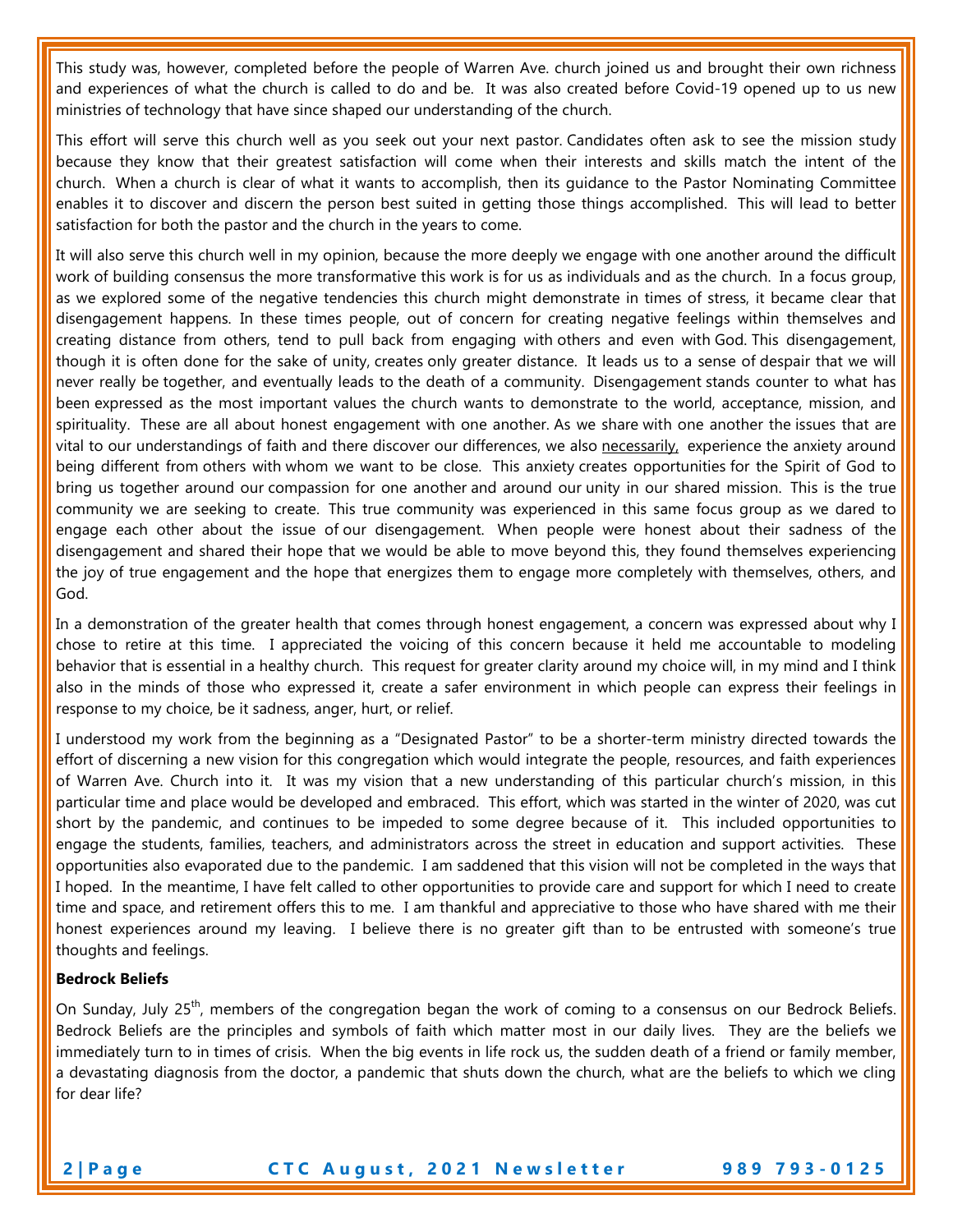We started the process by exploring phrases from The Brief Statement of Faith of the Presbyterian Church, USA, and pulling out the ones that are most important to us. These are listed below. (Follow this link to review this statement online). https://www.presbyterianmission.org/what-we-believe/brief-statement-of-faith/ )

# **Statements from Brief Statement of Faith, PCUSA**

In life and in death we belong to God.…through the grace of our Lord Jesus Christ…

We trust in the one triune God… We trust in Jesus Christ, fully human and fully God.

#### Unjustly condemned for blasphemy and sedition, Jesus was crucified,

suffering the depths of human pain and giving his life for the sins of the world.

God raised this Jesus from the dead, vindicating his sinless life, breaking the power of sin and evil, delivering us from death to life eternal.

In sovereign love God created the world good and makes everyone equally in God's image, male and female, of every race and people, to live as one community.

#### Ignoring God's commandments, we violate the image of God in others and in ourselves...

…we rebel against God…accept lies as truth, exploit neighbor and nature...

#### We deserve God's condemnation. Yet God acts with justice and mercy to redeem creation.

We trust in God the Holy Spirit, everywhere the giver and renewer of life.

The Spirit justifies us by grace through faith, sets us free to accept ourselves and to love God and neighbor...

…[The Spirit] binds us together with all believers in the one body of Christ, the Church.

#### … [The Spirit gives us courage] to work with others for justice, freedom, and peace.

In gratitude to God, empowered by the Spirit, we strive to serve Christ in our daily tasks…

#### … we rejoice that nothing in life or death can separate us from the love of God in Christ Jesus…

Then came the challenge to distill down those statements into short statements of faith. Here is how one group distilled down its statements:

| We belong to God                                              | $=$ Belonging   |
|---------------------------------------------------------------|-----------------|
| We Trust in God                                               | $=$ Trust       |
| God created everyone equal                                    | $=$ Equality    |
| We sin-against God, others, our environment                   | $=$ Sin         |
| God is merciful                                               | $=$ Forgiveness |
| God is the giver and renewer of life                          | $=$ ?           |
| Grace sets us free to accept ourselves and binds us to others | $=$ Community   |
| Justice, Freedom and Peace                                    | $=$ Justice     |
| Service to others                                             | $=$ Service     |
| Nothing can separate us from God                              | $=$ Eternity    |

Another group gave a list: Gratitude, Belief, Faith, Grace, Community, Ten Commandments, Love, Trust, Scripture, and Forgiveness.

What would be your top ten beliefs about who God is, the work God does, and what is means to be human beings in relationship with God? These are the beliefs that we will continue to explore throughout the month of August.

Please make plans now to participate in the Focus Groups listed below. If you are feeling unsafe about joining together with others in public, please fill out the survey found in this newsletter and send it back to the church office.

Many thanks to Scott Jacobs who helped to oversee the provision of our boxed lunches for our gathering and to Dan and Barb Groom who helped with drinks and oversaw the cleanup efforts.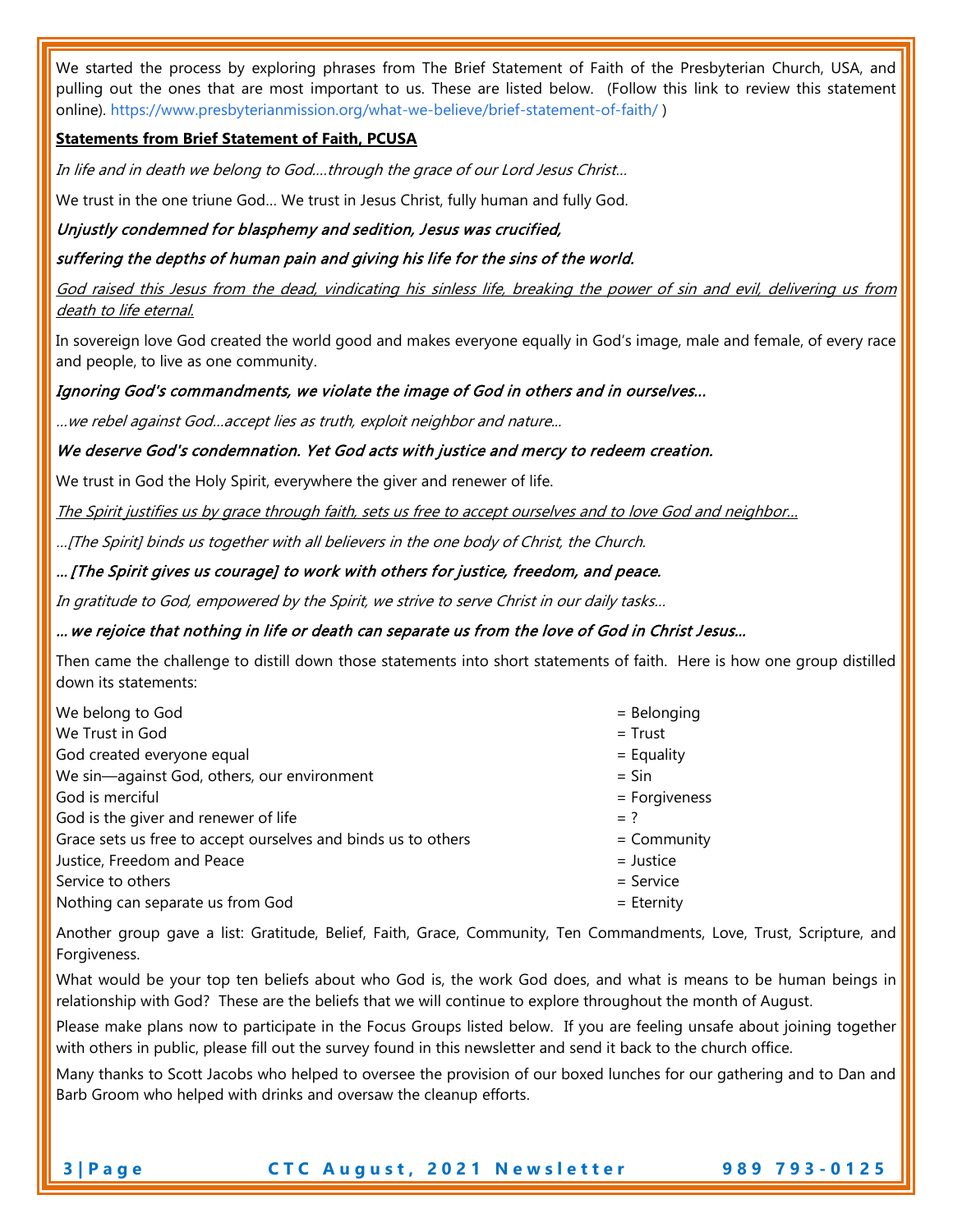#### **Focus Groups:**

# Sunday, August 8<sup>th</sup>, after Worship, Tuesday, August 10<sup>th</sup>, 6:30 pm, Wednesday, August 11<sup>th</sup>, noon, Sunday, August **15th, after worship**

These Focus Groups are designed to enable church participants to further discern their bedrock beliefs and to build on the momentum of our Congregational Gathering.

In these groups participants will examine the different sources of our of bedrock beliefs, from scriptures, to symbols, to statements of faith. We will also continue to explore which beliefs surfaced as being essential to us in times of crisis, and hurt, and loss. New lists of top beliefs will be developed to be shared with the larger congregation. These activities will be bracketed by prayer.

Desserts, snacks, and beverages will be served and sign-up sheets are available on the table at the entrance by the middle doors.

#### **Surveys**

Those who are not able to participate in person are invited to respond to the surveys included in this newsletter. The most recent survey includes new information gleaned from the congregational gathering on July 25<sup>th</sup> in which we began to seek consensus around bedrock beliefs. Please fill it out both and bring or mail them in. If you can find others with whom to share your thoughts around these values and beliefs, and with whom you can complete the surveys, so much the better.

#### **Listening Prayer Triads**

This effort has as its goal to "hear" the questions, issues, or needs that weigh upon the hearts and minds of people who might not participate in a community of faith. To help this happen, you are invited to participate in a discipline of listening and intercessory prayer with one or two others.

Covenant together to meet weekly to:

- o Read a portion of scripture from Acts
- o Pray for God's guidance
- o Visit public places to overhear conversations
	- The mall, a box store, a grocery store, a restaurant
	- Walk through your neighborhood, a park, or a recreation area
- o Listen to discern needs
- o Observe behaviors to learn issues
- o Talk about what you heard with one or two others
- o Weekly commitment to listen and pray for others

I will be at the church on most Wednesday and Sunday afternoons at 2pm to participate with those who would like to join me in this effort. We will decide where we want to go, break up into smaller groups to listen and observe, and then return to the church for a short sharing and prayer time.

# **Congregational Meeting, Sunday, August 22nd.**

We will again start with an abbreviated service, and then move into the fellowship hall to work as smaller teams to further work on our Bedrock Beliefs. Please fill out an order form for a boxed lunch found on the Welcome Table as you enter the middle doors.

#### **Session Begins Search for "Bridge Pastor"**

The session has authorized a team to begin the search for a "Bridge" pastor, a pastor who serves on a temporary basis, usually 3 to 6 months at the behest of the session, while the Pastor Nominating Committee does its work of writing the Mission Information Form and seeking out candidates for the Installed Pastor position. This pastor will hopefully be in place the Sunday after Pastor Piper concludes his ministry with us, and will provide stability and consistency through the Christmas and perhaps even the Lenten seasons as the church moves forward on its vision and supports the work of the PNC.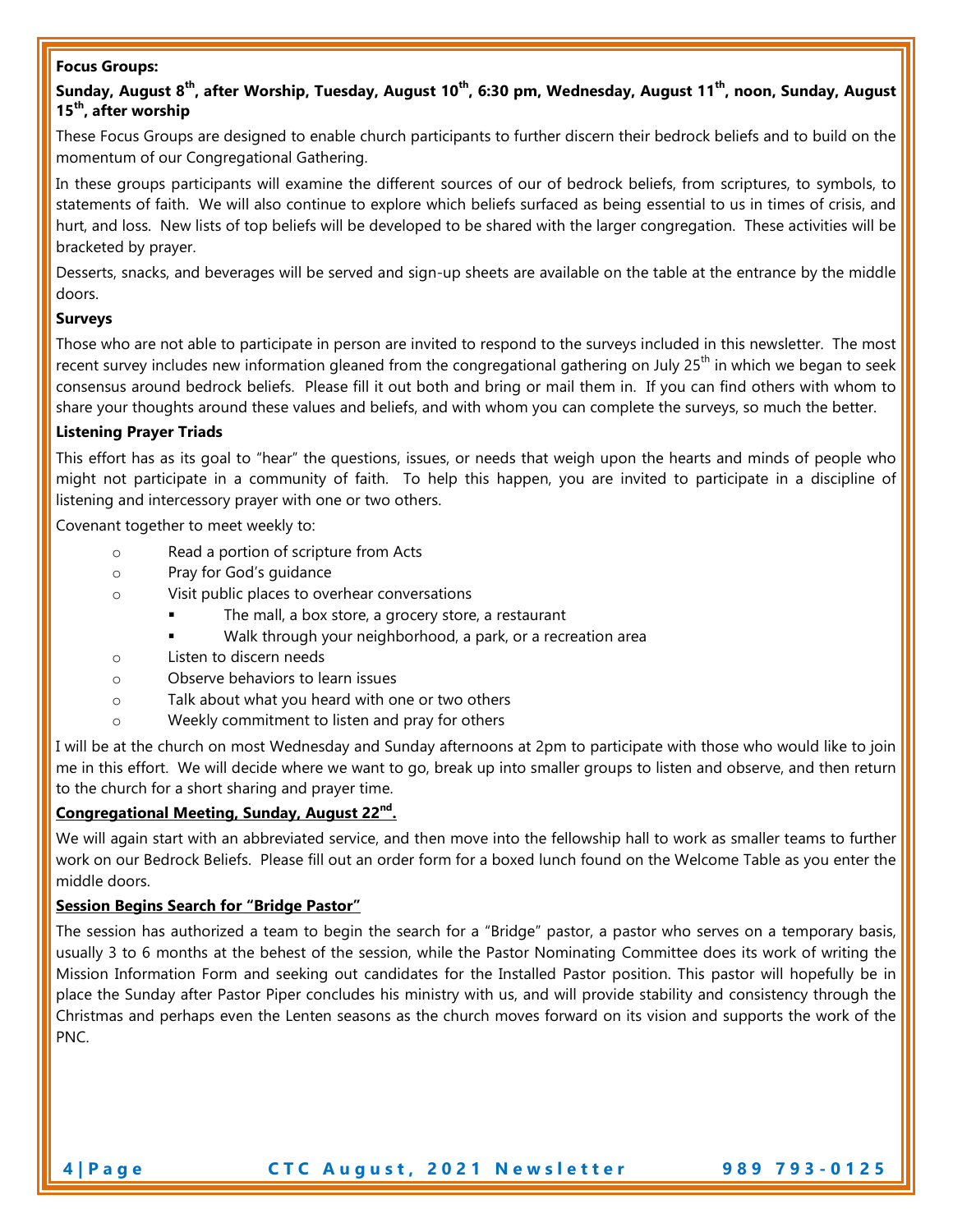#### **Stewardship**

The session expresses its gratitude to the congregation for its continued faithful stewardship to the mission of the church.

We surpassed our Monthly Goal for June of \$5200 by over \$200, collecting \$5434. Our goal for July was \$10,200. Our goal for August is \$13,500. This is a big goal for us, especially with the anxiety around increasing infections of the Delta variant of Covid-19. There will also be 5 Sundays, so it provides an additional Sunday for us to make our goal. With our return to worship the session expresses its hope that it will greater opportunities for giving. Please check your commitment to the church's ministries when you receive your half year statement so that adjustments can be made, if needed.

# **YOUR SESSION/COUNCIL AT WORK**

**No regular meeting in July - will return in August**

**BOY SCOUTS:** Boy Scout Troup 304 is having a can drive to help the boys pay for summer and weekend camping. If you have extra cans and would like to help, please drop them off at the church on August  $29<sup>th</sup>$ . Someone will be at the trailer in the parking lot to receive them beginning at 10:00 a.m.

On September 10<sup>th</sup>, the Scouts will also be conducting an American Flag Retirement Ceremony with the American Legion on Weiss. If you have flags that need to be retired, you can drop them off at the church and place them in the box at the east entrance.



**Great Lakes Loons "Faith and Family Night"**: The Great Lakes Loons has scheduled a "Faith and Family Night" for Thursday, August  $19<sup>th</sup>$  with reduced prices on the box seats, Christian entertainment and fireworks following the game. We would need to have 20 people commit to attend in order to get the discount in ticket price. If you would like to attend the Loons will be playing the Lansing Lugnuts and the game starts at 7:05 p.m. and you will need to call the office to reserve your spot and/or there will be a sign-up sheet on the bulletin board in Fellowship Hall. This is coming up quickly, so please let us know asap.

**Be Respectful**: Please be respectful during worship service and refrain from talking. Remember that once the Prelude begins and until the Postlude ends the Worship Service **is in progress** and is being livestreamed. During this time we are to remain in our seats and listen to the beautiful music that is being played and the message our Pastor brings to us. We ask that you do not get up until the Postlude has concluded so as not to interfere with the livestreaming. Thank you.

**GREETING CARDS - NEW CRAFT GROUP**: Have you ever thought it would be fun to make your own greeting cards? Shirlee Scovill has volunteered to hold a class where you can learn how to do it! For each card you will have everything cut out and ready to complete. The first class will be on Wednesday, August  $4<sup>th</sup>$  at 1:00 here at Countryside. The cost will be 10 cards for \$15 or 5 cards for \$8. Please call Shirlee Scovill @ 989 892-1903 or 327- 2219 to make a reservation or with any questions you may have. Cards will also be available to purchase.

**The Crop Walk** is scheduled for October 10, 2021. Here's how you can help:

- You can walk any part or all of the planned route on October  $10^{th}$  which leaves from the Saginaw YMCA and collect pledge donations from your friends, relatives and family;
- If you are not able to walk for whatever reason, you can still collect pledge donations for the cause. See Marcia Lacker for further information.

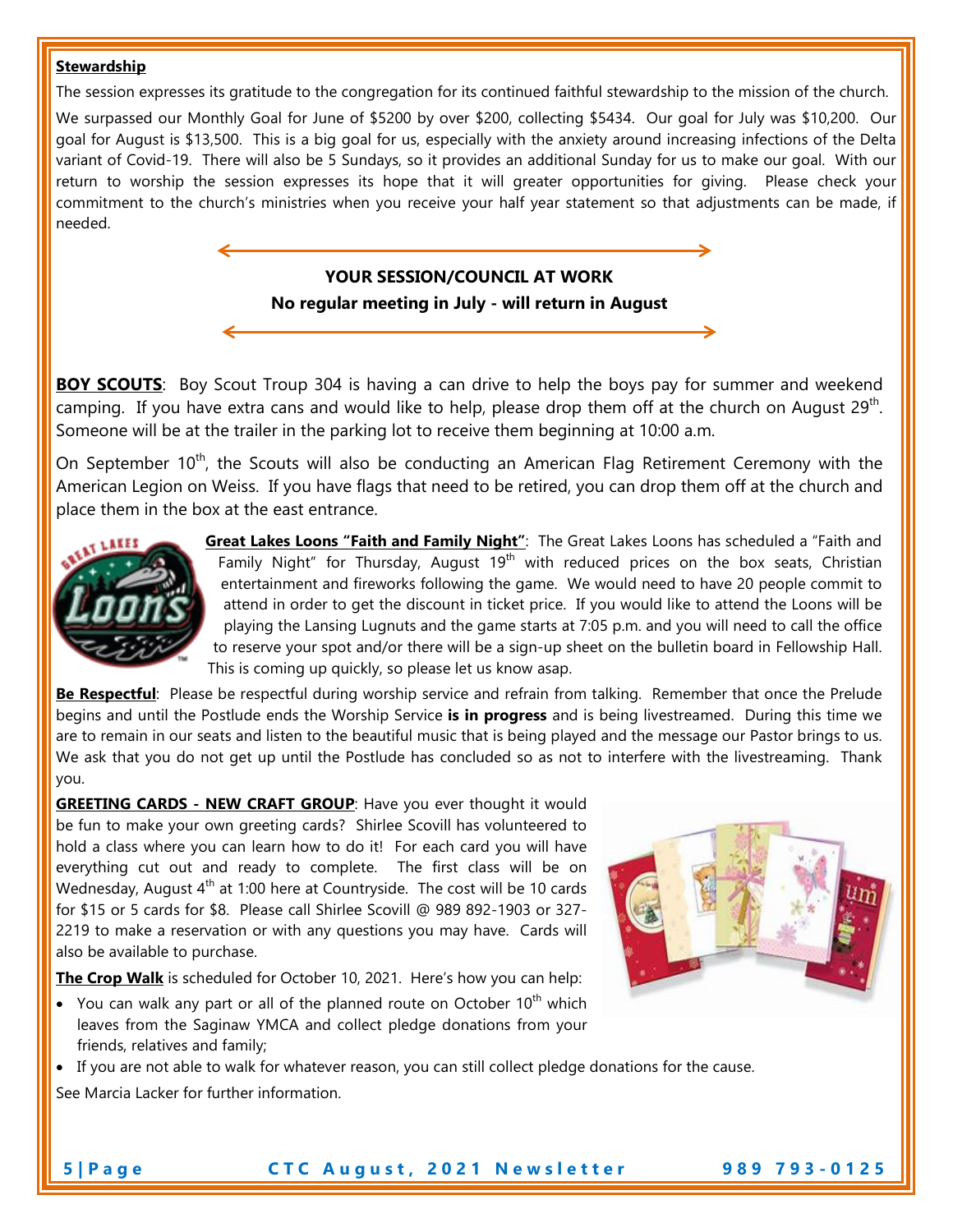**Thanksgiving Food Baskets**: We are hoping that this year, we will be able to return to our normal food basket gift for some of the area families in need. We will begin accepting non-parishable food donations beginning in August for those able to help out. The following items will be collecting now - as we get closer to Thanksgiving, we will post those items which are still needed. As always, we will need people to help out on "Packing & Shopping" Day so stay tuned for more information.

Non-parishable canned goods or jars, i.e. vegetables, gravy, fruit, tuna fish, spaghetti sauce, pork & beans, soup, peanut butter & jelly, etc.

Thank you so much for your generosity.

Irank

**Angel Tree**: We are hopeful that we can resume our Christmas Angel Tree this year. More information to come.



**Blessings and love, Kitty Blehm**

**TWO COINS A MEAL** will continue to be collected on the first Sunday of each month during Worship Service. There will be a pail at the back of the Sanctuary marked as such. Please bring your coins in a plastic baggie or envelope if you are able to do so and place in the pail either on your way in or out of Church. Thank you.



| <b>CHRISTIAN</b><br><b>reach</b> Committee News |  |
|-------------------------------------------------|--|
|                                                 |  |

**August Mission of the Month:** Weiss Elementary School Supplies Collection. There is a box in Fellowship Hall for your donations. A list of needed items has been posted on the bulletin board in Fellowship Hall for your use and is also itemized below:

| Post it notes 3x3 or<br>larger, yellow                           | Index cards                                         | Large boxes of tissues                                           | Hand unscented<br>sanitizer                          |
|------------------------------------------------------------------|-----------------------------------------------------|------------------------------------------------------------------|------------------------------------------------------|
| Chlorox bleach wipes                                             | Yellow and pink<br>highlighters                     | Expo dry erase markers, black,<br>red, blue, green               | Large cotton socks<br>(to erase dry erase<br>boards) |
| Glue sticks                                                      | Pencils                                             | Packs of lined paper                                             | Ruler with<br>centimeters and<br>inches              |
| 2 pocket folders,<br>yellow, red, blue,<br>green, orange, purple | Child sized scissors                                | Crayons 24 and 48 size box                                       | Colored pencils 12<br>size box                       |
| Ball point pens, red,<br>blue, black                             | Markers, washable, thick<br>or thin, some permanent | Pencil sharpener that holds<br>shavings                          | Erasers (large)                                      |
| Scotch tape                                                      | Composition notebooks                               | Three subject wide ruled<br>spiral notebooks with 70-80<br>pages | Pencil box or bag<br>$5 \times 8$                    |
| Water bottles                                                    | Dry erase board                                     | Ear buds or small headphones<br>in zipper plastic bag            |                                                      |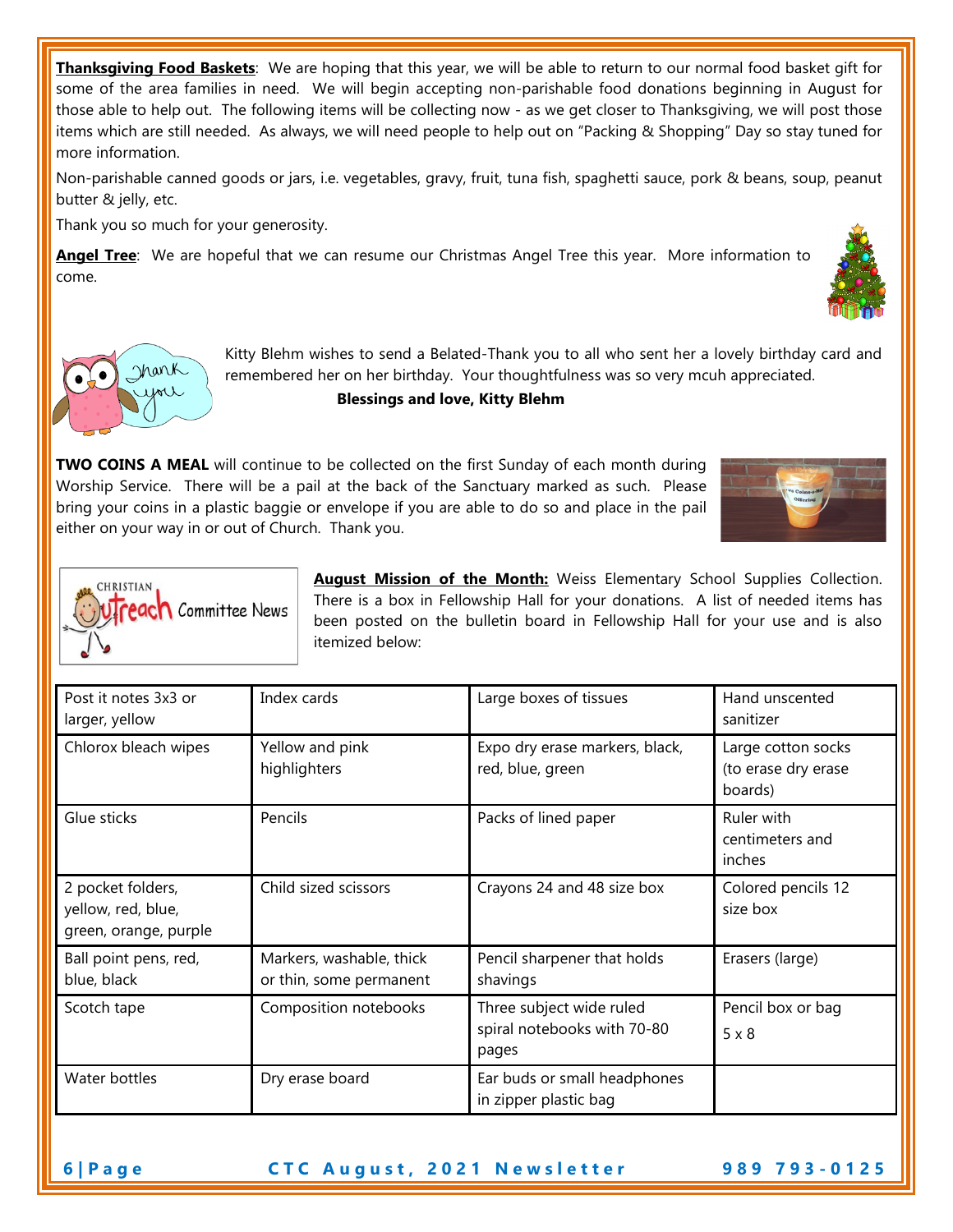### **Core Values Survey**

- 1. Please start your response with prayer, asking God to guide you in your effort to discern what you believe to be the behaviors and attitudes most essential to a community living out its calling of guiding people to become disciples of Christ.
- 2. Please review the lists of core values below developed from earlier events. What patterns surface for you? What do these patterns reveal about us as a congregation?

| Acceptance     | Love         | Spirituality | Mission     | Humili  |
|----------------|--------------|--------------|-------------|---------|
| Respect        | Honesty      | Loyalty      | Wisdom      | Family  |
| Responsibility | Compassion   | Kindness     | Inner-peace | Self-Co |
| Flexibility    | Growth       | Character    | Belonging   | Joy     |
| Courage        | Truthfulness | Knowledge    | Community   |         |

Love Spirituality Mission Humility Compassion Kindness Inner-peace Self-Control Frowth Character Belonging Joy

- 3. Choose a time when you perceived a stressful time in the life of this congregation. What caused the stress? How did people react to the stress? (No names please) What resulted from the stressful time?
- 4. Complete the following sentence: In times of stress, this congregation seems to naturally do certain things—and these natural reactions seem to reveal certain values. This is what we tend to do:
- 5. Please denote in some way your understanding of the most essential values, limiting yourself to 12. Feel free to add any core value you believe needs to be on this list. You may combine two or more values into one larger idea.
- 6. Please mail, scan and email, or bring this survey by the church. The results will be anonymously tabulated and shared in future bulletins and on newsprint in the fellowship hall.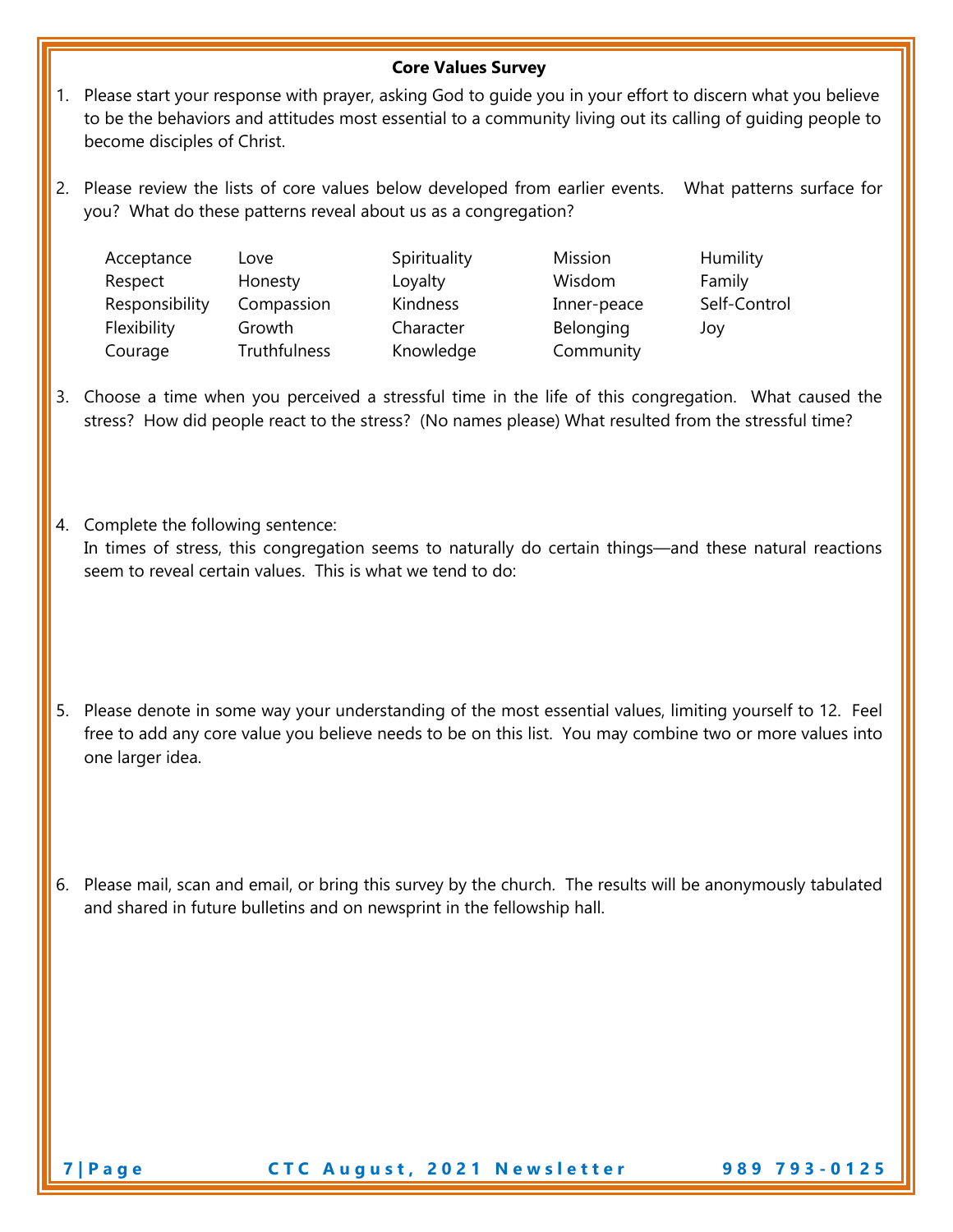# **Bedrock Beliefs Survey**

| 1. | Please<br>the<br>access<br>https://www.presbyterianmission.org/what-we-believe/brief-statement-of-faith/,<br>Facebook Group Page, or by obtaining a printed copy from our Welcome table or by requesting one from<br>the office. | "Brief           | Statement                   | of      | Faith,"               | either | through<br>or | this<br>through | link,<br>our |
|----|----------------------------------------------------------------------------------------------------------------------------------------------------------------------------------------------------------------------------------|------------------|-----------------------------|---------|-----------------------|--------|---------------|-----------------|--------------|
|    | 2. Circle the words or phrases most important to you in this statement of faith.                                                                                                                                                 |                  |                             |         |                       |        |               |                 |              |
|    | 3. Distill these words down to their most essential nature for you.                                                                                                                                                              |                  |                             |         |                       |        |               |                 |              |
|    | 4. Which of the Bedrock Beliefs below are most important to you? To which have you clung in the times of<br>your life that have been most difficult for you? Please feel free to add any that are not listed.                    |                  |                             |         |                       |        |               |                 |              |
|    | Forgiveness                                                                                                                                                                                                                      | Trust            |                             |         | Community             |        | Service       |                 |              |
|    | Eternity                                                                                                                                                                                                                         | Gratitude        |                             | Justice |                       |        | <b>Belief</b> |                 |              |
|    | Faith<br>Ten Commandments                                                                                                                                                                                                        | Sin<br>Belonging |                             |         | Scripture<br>Equality |        | Love<br>Grace |                 |              |
|    | 5. What symbols of faith, or artwork, or depictions of stories or nature sustain you in difficult or challenging                                                                                                                 |                  |                             |         |                       |        |               |                 |              |
|    | times?                                                                                                                                                                                                                           |                  |                             |         |                       |        |               |                 |              |
|    | 6. What words, or phrases, or stories, or images from hymns or songs, and/or from scriptures do you find to<br>be most helpful to you as you work to live out your faith?                                                        |                  |                             |         |                       |        |               |                 |              |
|    | 7. Create for yourself your own top ten list of Bedrock Beliefs                                                                                                                                                                  |                  |                             |         |                       |        |               |                 |              |
|    | 8. Please mail, scan and email, or bring this survey by the church. The results will be anonymously tabulated<br>and shared in future bulletins and on newsprint in the fellowship hall.                                         |                  |                             |         |                       |        |               |                 |              |
|    | 8   Page                                                                                                                                                                                                                         |                  | CTC August, 2021 Newsletter |         |                       |        |               | 989 793-0125    |              |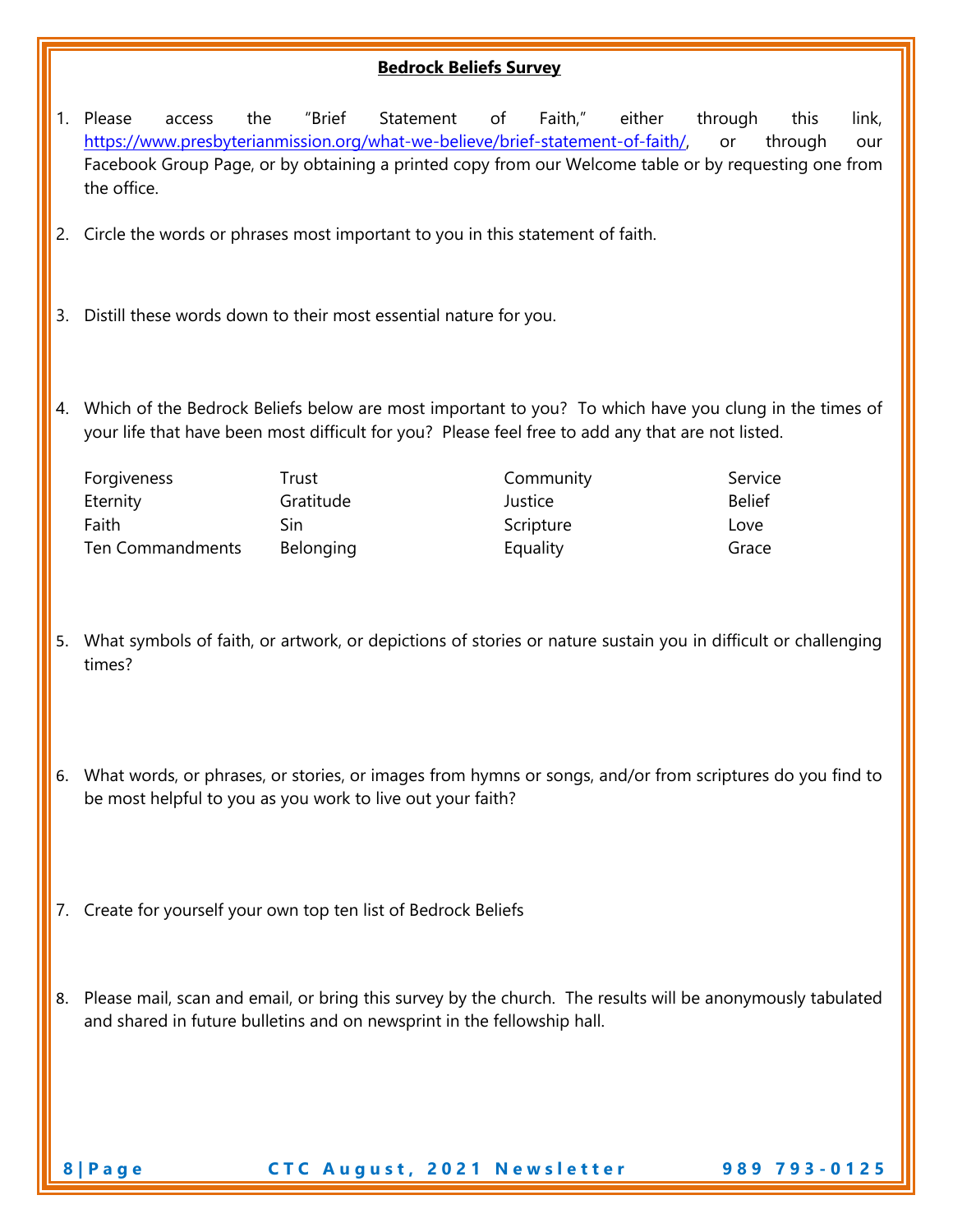|                             | <b>June, 2021</b>                  |                 |                      |                          |                                 |
|-----------------------------|------------------------------------|-----------------|----------------------|--------------------------|---------------------------------|
| <b>TREASURER'S REPORT</b>   | <b>Beginning</b><br><b>Balance</b> | <b>Receipts</b> | <b>Disbursements</b> | <b>Transfers</b>         | <b>Ending</b><br><b>Balance</b> |
| General                     | 1,360.17                           | 5,434.61        | 10,964.58            | 1,095.00                 | (3,074.80)                      |
| Memorial                    | 9,470.00                           |                 |                      |                          | 9,470.00                        |
| Memorial - Lyons Troop 304  |                                    |                 |                      |                          |                                 |
| Manse                       |                                    |                 |                      |                          | $\overline{\phantom{a}}$        |
| Special gift                | 15,300.02                          |                 |                      | 2,500.00                 | 17,800.02                       |
| Special projects<br>Mission | 4,695.36                           |                 |                      | (2,500.00)               | 2,195.36                        |
| Per capita                  | 360.60                             |                 |                      |                          | 360.60                          |
| Two-coins-a-meal            |                                    | 72.00           |                      |                          | 72.00                           |
| Food baskets                | 237.52                             |                 |                      |                          | 237.52                          |
| Heifer proj (Church School) |                                    |                 |                      |                          | $\overline{\phantom{a}}$        |
| UCC/PCU/Blankets            | 220.00                             |                 |                      |                          | 220.00                          |
| Good Samaritan              | 2,347.28                           |                 |                      |                          | 2,347.28                        |
| Muriel Lakey Scholarship    | 7,206.52                           |                 |                      |                          | 7,206.52                        |
| <b>Womens Association</b>   |                                    |                 |                      |                          |                                 |
| Local                       | 892.00                             | 245.00          |                      |                          | 1,137.00                        |
| <b>Bricks</b>               | 1,335.85                           |                 |                      |                          | 1,335.85                        |
|                             | 43,425.32                          | 5,751.61        | 10,964.58            | 1,095.00                 | 39,307.35                       |
| Minister Compensation       | 94,717.95                          |                 |                      | (535.00)                 | 94,182.95                       |
| Endowment                   | 250,951.96                         | 6,606.31        |                      | (560.00)                 | 256,998.27                      |
|                             | 389,095.23                         | 12,357.92       | 10,964.58            | $\overline{\phantom{a}}$ | 390,488.57                      |